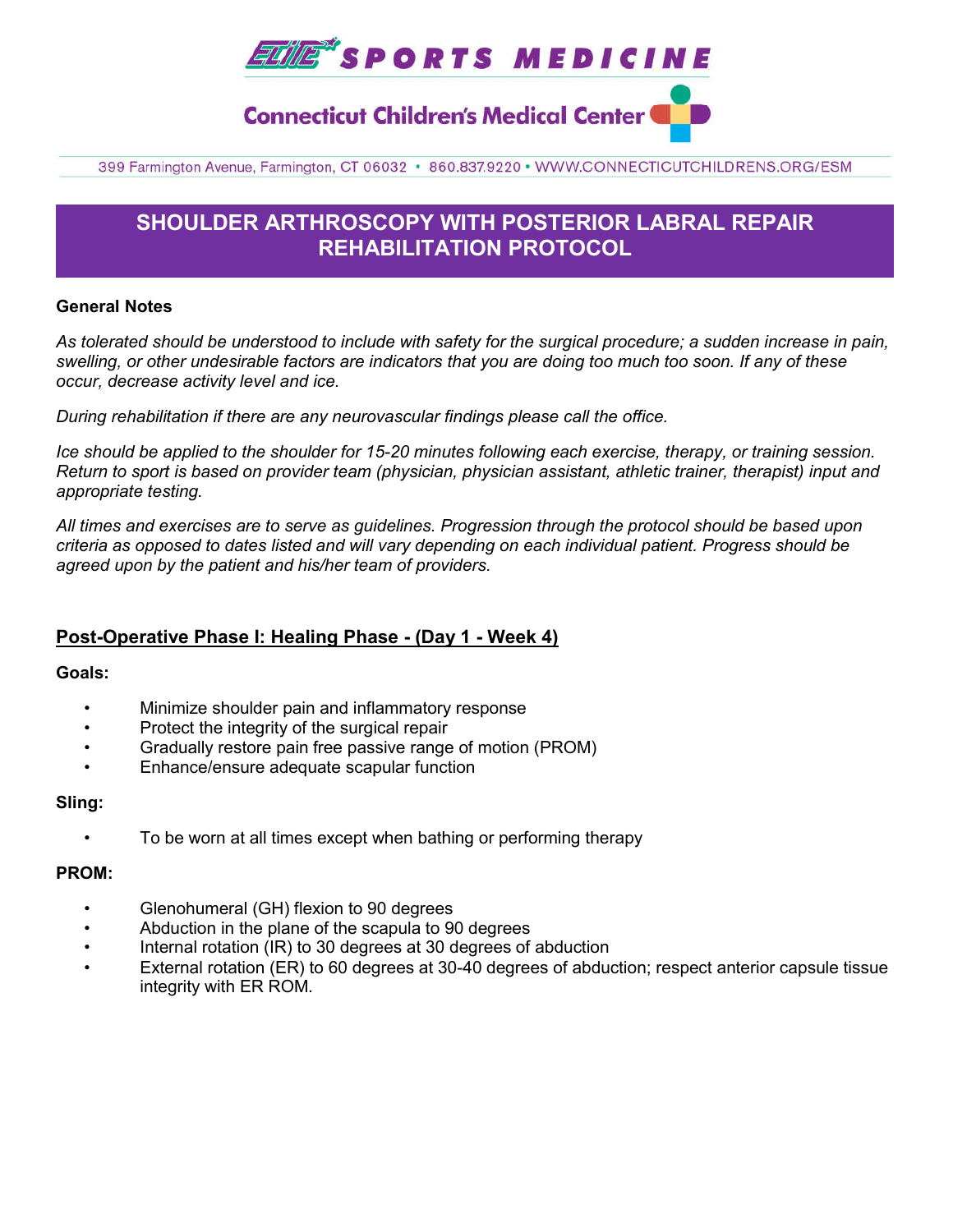**ELILE\*** SPORTS MEDICINE

# **Connecticut Children's Medical Center**

399 Farmington Avenue, Farmington, CT 06032 · 860.837.9220 · WWW.CONNECTICUTCHILDRENS.ORG/ESM

# **SHOULDER ARTHROSCOPY WITH POSTERIOR LABRAL REPAIR REHABILITATION PROTOCOL**

#### **Therapeutic Exercises:**

- Pendulum exercises
- Scapular stabilization exercises
- Ball squeezes
- Active assisted and active range of motion (AAROM/AROM: wrist, fingers, and supination/pronation with arm in sling (at 90 degrees of elbow flexion)
- Active elbow flexion/extension
- At week 3: Initiate Submaximal GH isometrics: flexion, extension, abduction, IR, ER

#### **Modalities/Education:**

- Frequent cryotherapy for pain and inflammation
- Pre-modulated electrical stimulation to shoulder for pain reduction
- Patient education regarding posture, joint protection, positioning, hygiene, etc.

#### **Manual:**

- Scar and soft tissue mobilization as needed
- Joint mobilizations as needed

## **Post-Operative Phase II: Motion Phase - (Week 4 – Week 6)**

#### **Goals:**

- Minimize shoulder pain and inflammatory response
- Protect the integrity of the surgical repair
- Progress ROM
- Begin light waist level activities

#### **Sling:**

- Discontinue use of pillow as directed by physician after week 4.
- Begin to wean from sling between weeks 5-6 as directed by MD.
- Discontinue sling as directed by physician after week 6

#### **ROM:**

- Progress shoulder ROM (do not force any painful motion)
	- Forward flexion to 120 degrees
	- Abduction in the plane of the scapula to 100 degrees
	- IR to 45 degrees at multiple angles of abduction
	- ER to 75 degrees at 0-40 degrees of abduction then progress to multiple angles of abduction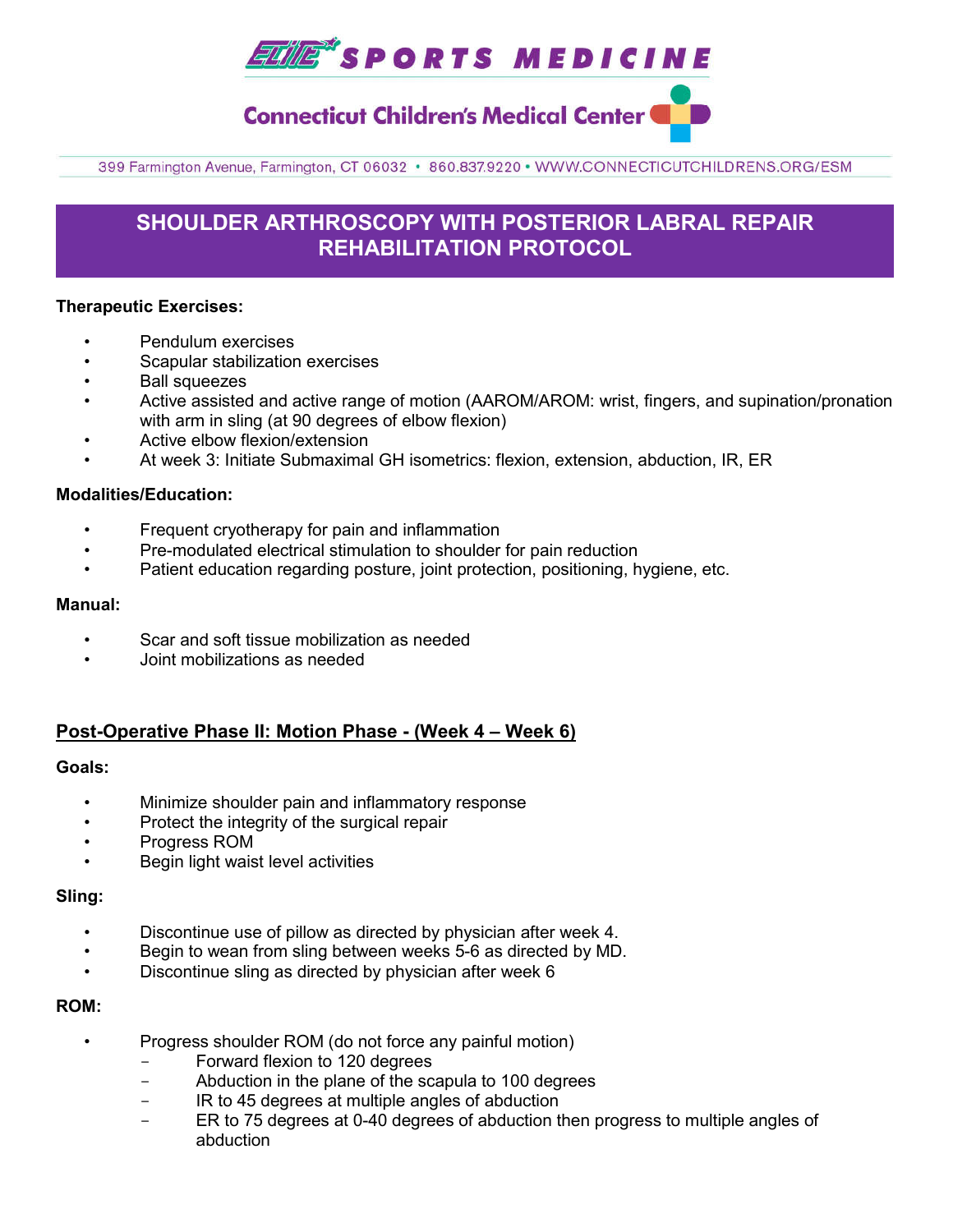**ELILE\*** SPORTS MEDICINE

**Connecticut Children's Medical Center (** 

399 Farmington Avenue, Farmington, CT 06032 · 860.837.9220 · WWW.CONNECTICUTCHILDRENS.ORG/ESM

# **SHOULDER ARTHROSCOPY WITH POSTERIOR LABRAL REPAIR REHABILITATION PROTOCOL**

#### **Therapeutic Exercises:**

- Gentle Posterior capsular stretching as needed
- Progress to AAROM/AROM exercises of the shoulder with proper GH rhythm
- Continue AROM of elbow, wrist, and hand
- Progress scapular stabilization exercises

### **Modalities:**

- Continue cyrotherapy for pain and inflammation
- Pre-modulated electrical stimulation to shoulder for pain reduction

#### **Manual:**

- Scar and soft tissue mobilization as needed
- Joint mobilizations as needed

## **Post-Operative Phase III: Strengthening Phase (Week 6 – Week 8)**

#### **Goals:**

- Achieve normal GH and scapular rhythm
- Progress A/PROM
- Remain pain free for all exercises

#### **ROM**

- Progress shoulder ROM (do not force any painful motion)
	- Forward flexion to 140 degrees
	- Abduction in the plane of the scapula to 140 degrees
	- IR to 75 degrees at multiple angles of abduction
	- ER to WNL

#### **Therapeutic Exercises:**

- Progress as tolerated, concentric and eccentric exercises
	- Achieve PROM/AROM in a given plane before strengthening in that plane
- Initiate:
	- Closed chain activities
	- UBE: no resistance
	- Maximal Isometrics and gentle isotonics with arm at side
	- Scapular Stabilization with gentle resistance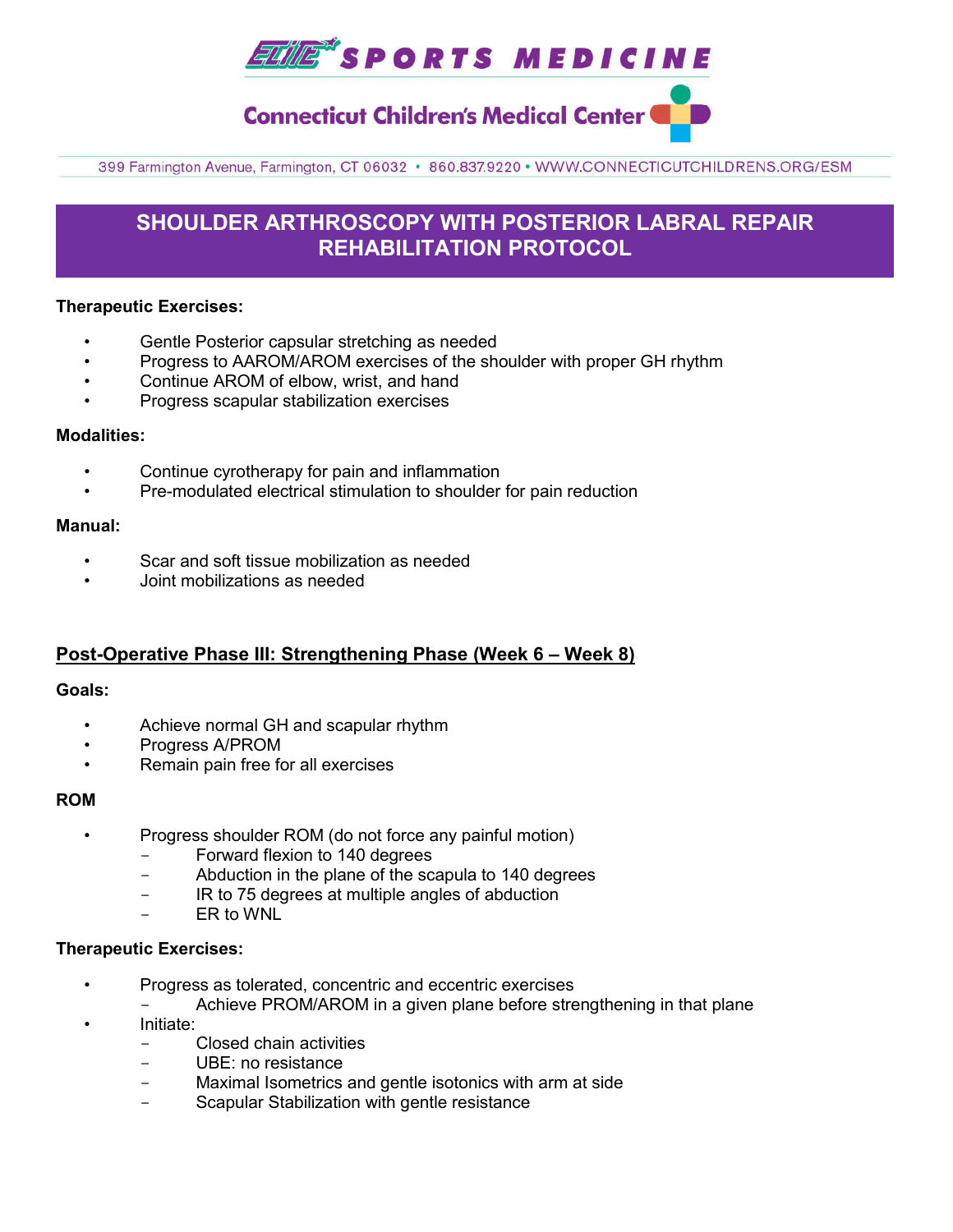**EUILE\*SPORTS MEDICINE** 

**Connecticut Children's Medical Center (** 

399 Farmington Avenue, Farmington, CT 06032 · 860.837.9220 · WWW.CONNECTICUTCHILDRENS.ORG/ESM

# **SHOULDER ARTHROSCOPY WITH POSTERIOR LABRAL REPAIR REHABILITATION PROTOCOL**

## **Manual:**

- Scar and soft tissue mobilizations as needed
- Joint mobilizations as needed

## **Cardio:**

Stationary bike, elliptical with light upper body, stair climber

## **Modalities:**

- Continue cyotherapy for pain and inflammation
- Pre-modulated electrical stimulation to shoulder for pain reduction
- Continued patient education: posture, joint protection, positioning, hygiene, etc.

## **Post-Operative Phase IV: Activity Phase - (Week 10 – Week 16)**

## **Goals:**

- Progress strength, endurance, neuromuscular control
- Begin shoulder height functional activities
- Gradual and planned buildup of stress to anterior joint capsule

## **ROM**

• Progress shoulder ROM to WNL (do not force any painful motion)

## **Therapeutic Exercises:**

- Rotator Cuff Strengthening ER/IR strengthening
	- Side lying ER with towel roll
	- Manual resistance to ER in supine in scapular plane
	- ER/IR with exercise tubing at 0 degrees of abduction (towel roll)
	- Prone rowing at 30/45/90 degrees of abduction to neutral arm position
- Begin rhythmic stabilization drills at week 8
	- ER/IR in the scapular plane
	- Flexion/extension and adduction/abduction at various angles of elevation
- Progress AROM to isotonics: flexion, scaption, abduction
- Continue A/PROM as needed
- Progress strengthening to focus on both upper and lower segments:
	- PNF patterns
		- IR resistive band at 45, 90 degrees of abduction
- Increase resistance for UBE
- Progress isotonic strengthening if patient demonstrates no compensatory strategies, is not painful, and has no residual soreness